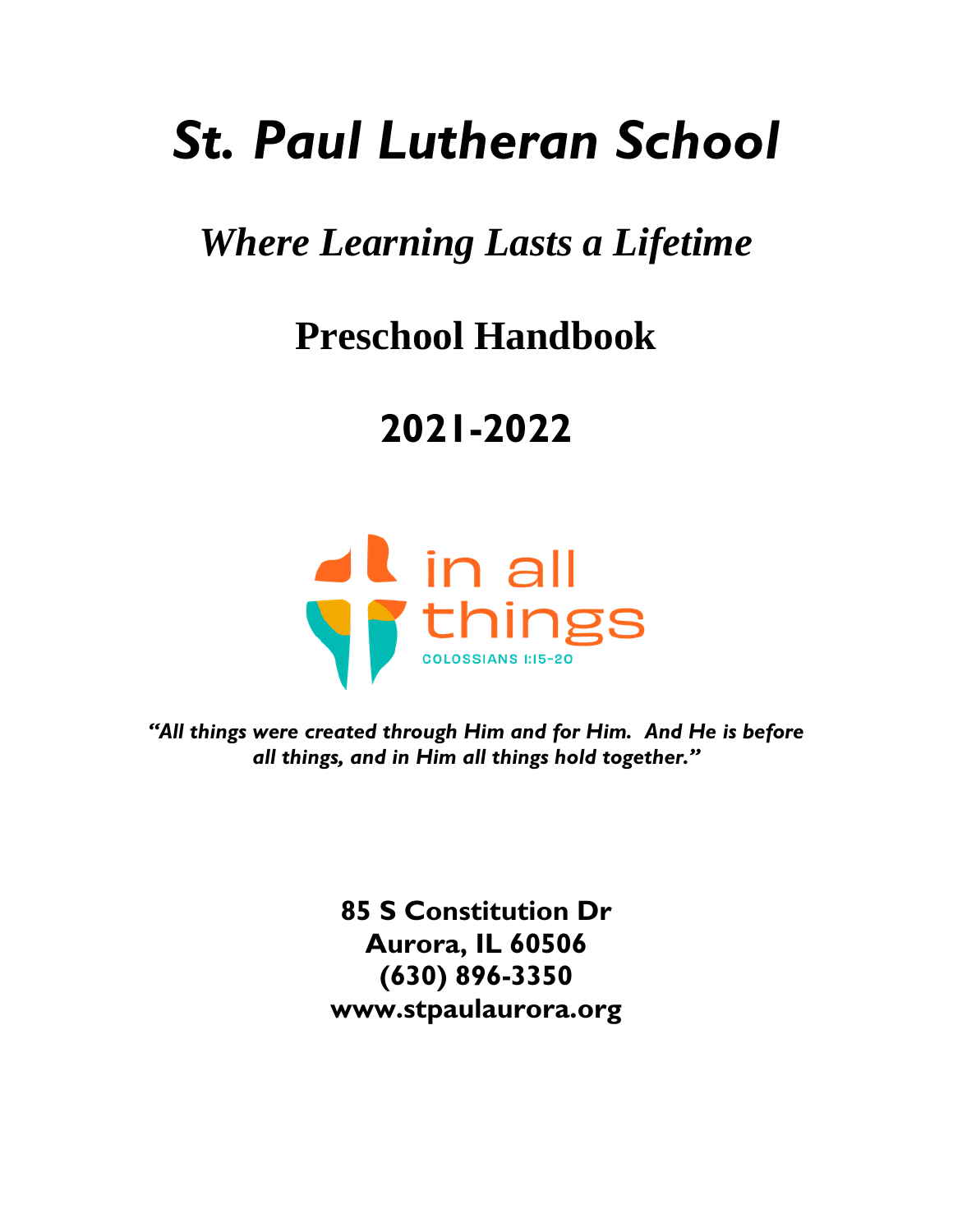### Welcome to St. Paul Preschool

We are delighted that your child will be a part of St. Paul. It is a distinct privilege for us to be a partner with you in your child's growth and development. We join with you in caring for, teaching and nurturing your precious child. In addition, at St. Paul we are able to share with your child the love of Jesus Christ through the "Jesus Time" we have each day and also through the loving Christian environment which is the basis for our educational program and entwined throughout our program.

#### Preschool Purpose and Goals

St. Paul Preschool program is designed to be a developmentally appropriate, hands-on learning environment that includes an integrated thematic curriculum. Themes are drawn from Bible stories, social studies and science themes with learning centers using related materials and activities. Learning centers and schedules allow for movement and choices that are both structured and unstructured using both large and small muscles throughout the class time. These methods allow children to learn in ways that are best suited to them. They learn to interact with others, sharing ideas, using appropriate social skills and using language to communicate with others. Children also learn expected classroom participation as well.

#### Class Times

Half-day preschool students meet from 8:30 to 11:30 A.M. Full day preschool students will meet from 8:30 A.M. until 3:15 PM. The classroom hallway doors will open 15 minutes prior to the start of class. Children will be dismissed as promptly as possible.

#### Daily Procedures

#### Pickup and Drop-off

For safety and security reasons there is limited access to the building and all doors will be locked during school hours.

Parents of pre-school children will drop off and pick up their children at Door # 6 in the back of the building. For drop-off, parents will park in the back parking lot by the playground and walk their children to Door #6 where they will be greeted by an adult. The adult will be at Door #6 to receive pre-school children from 8:15 AM until 8:30 AM every school day morning. Older siblings may also be dropped off at Door #6 along with the pre-schoolers, and will be able to go directly to their classrooms once they are inside the building.

For after-school pickup at 3:15 PM, just as in the morning, please park and walk to Door #6 to receive your child. If the child also has older siblings, they will also be picked up at Door #6 along with the pre-schoolers.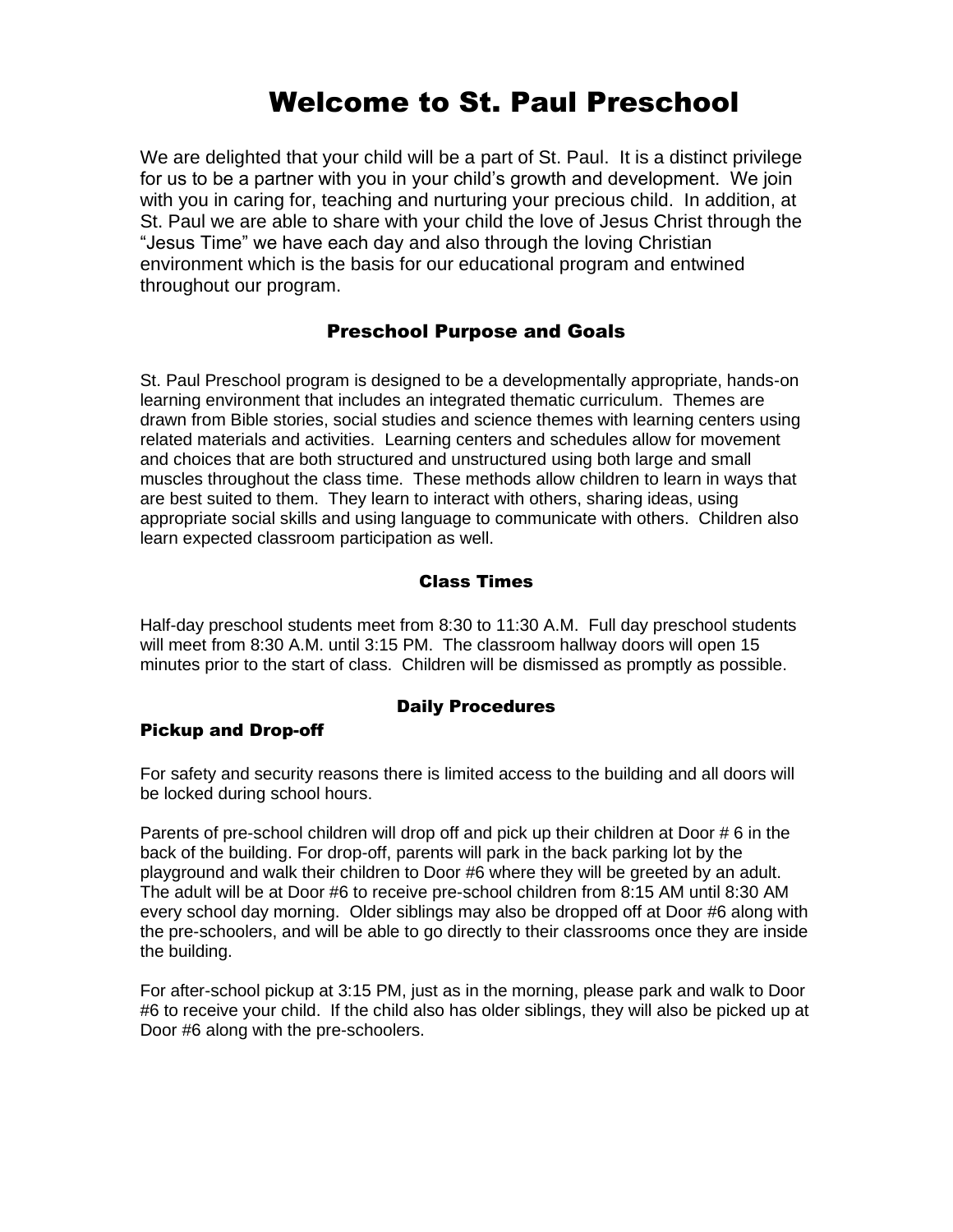If you are picking up your child earlier than the original dismissal, please ring the doorbell at Door #3 nearest the school office, and a teacher, aide, or office staff will sign your child out and bring the child to you at the door.

*We join with you in seeking to provide the safest environment that we can for your child. All drivers should exercise extreme caution in the parking lot at all times. The safety of the children is our primary concern so please be cautious when backing out from parking spaces during drop-off and pickup time.*

#### **Birthdays**

Birthdays are a special event and children are invited to bring a special snack or small take-home treat for this special day. Please remember that we are a NUT FREE school.

#### Clothing

Children in preschool are encouraged to wear play clothes to school. Comfortable clothing that allows movement and participation is best. Preschool can be messy as children explore the materials. Having clothing that he/she can handle independently is very helpful. Elastic waist clothing without belts or buckles is an asset when striving for independence.

Teachers will assist with belts, snaps, etc. when necessary, but are not allowed to assist with personal bathroom needs. Children should be self-sufficient with bathroom needs as well **as being completely potty-trained**. A child may **not** wear diapers or pull-ups to class. Reliance on pull-ups indicates that children are not fully potty-trained as required.

Shoes should provide support and traction as children participate in the daily activities. All shoes should have a back strap for safety on the playground. Wood chips cushion the playground and may bother children if they wear sandals. Children should not wear cowboy boots for their own safety as well as for the safety of others.

Your child will need to have an extra change of clothing in their backpack or cubby box at all times. This extra clothing should include an extra pair of underwear, socks and clothing suitable for the weather. Spills and accidents do happen on occasion.

A backpack or tote bag large enough for the change of clothing plus papers and projects should be brought to school each day. Be sure that your child's name is clearly marked for easy identification.

#### Contact Information

To reach the St. Paul's office, please call 630.896.3350 or email [fgrab@stpaulaurora.org](mailto:fgrab@stpaulaurora.org) or [kquaid@stpaulaurora.org.](mailto:tagnello@stpaulaurora.org)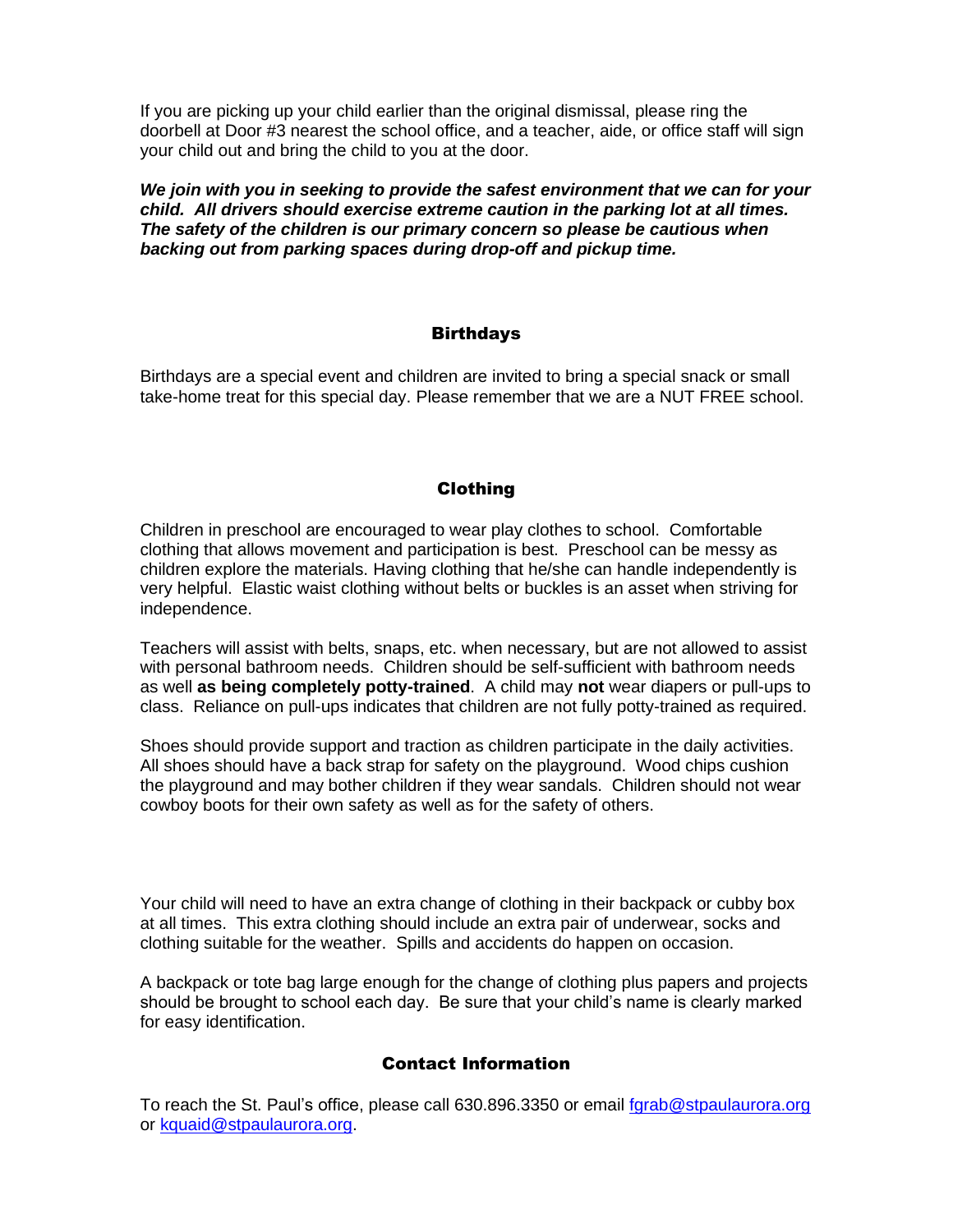#### **Discharge**

St. Paul Lutheran School reserves the right to discharge a student if:

- 1. Tuition payments have not been made by the last school day of the month.
	- 2. The principal and staff agree that the child's or parent's needs could best be met in another educational environment.
	- 3. The principal and staff agree that the child is a disruption to the total educational environment. Basis for this would be continual display of behavior that is harmful to other children, himself, the teachers or school property, and/or a consistent inability to cooperate and function within the structure and guidelines of the school program.

Such an action will only be taken after the principal and teacher have met with the parent to discuss the problem, and positive solutions have been tried.

#### Emergency Closings

In case of bad weather, or other emergencies, school closing information will be broadcast over the major media outlets in the area and on the website: **EmergencyClosings.com**. Closings are posted as early as possible and will usually coincide with the local school district. Be sure to look for St. Paul Lutheran, Aurora. An email blast will also be sent to every parent.

#### Extended Care

Our extended care program is intended to care for the children before and after their formal school hours. It is open Monday-Friday from 6:30-8:15 AM and from 3:15-6:00 PM. It is available before school for those enrolled in the morning and full day classes and after school for those children enrolled in the full day classes. There is a fee to enroll in extended care and then an hourly fee of \$4.40 is charged per student per hour. Students who are not picked up from school by 3:30 PM will be taken to extended care, and parents will be responsible for the costs incurred.

#### Guidance

As a Christian living and learning community, we strive to reflect Christ in all that we do, and to model for the children those behaviors that we value in them. We recognize that each child is a precious creation and gift from God to be nurtured and guided.

In accordance with our purpose of exhibiting Christian care, respect and love for one another, children are to:

Show respect and courtesy to all others, both children and adults

Demonstrate care for the building and all equipment, toys, etc.

Behave in a way that maintains a proper learning and growing environment

Use language and actions befitting a child of God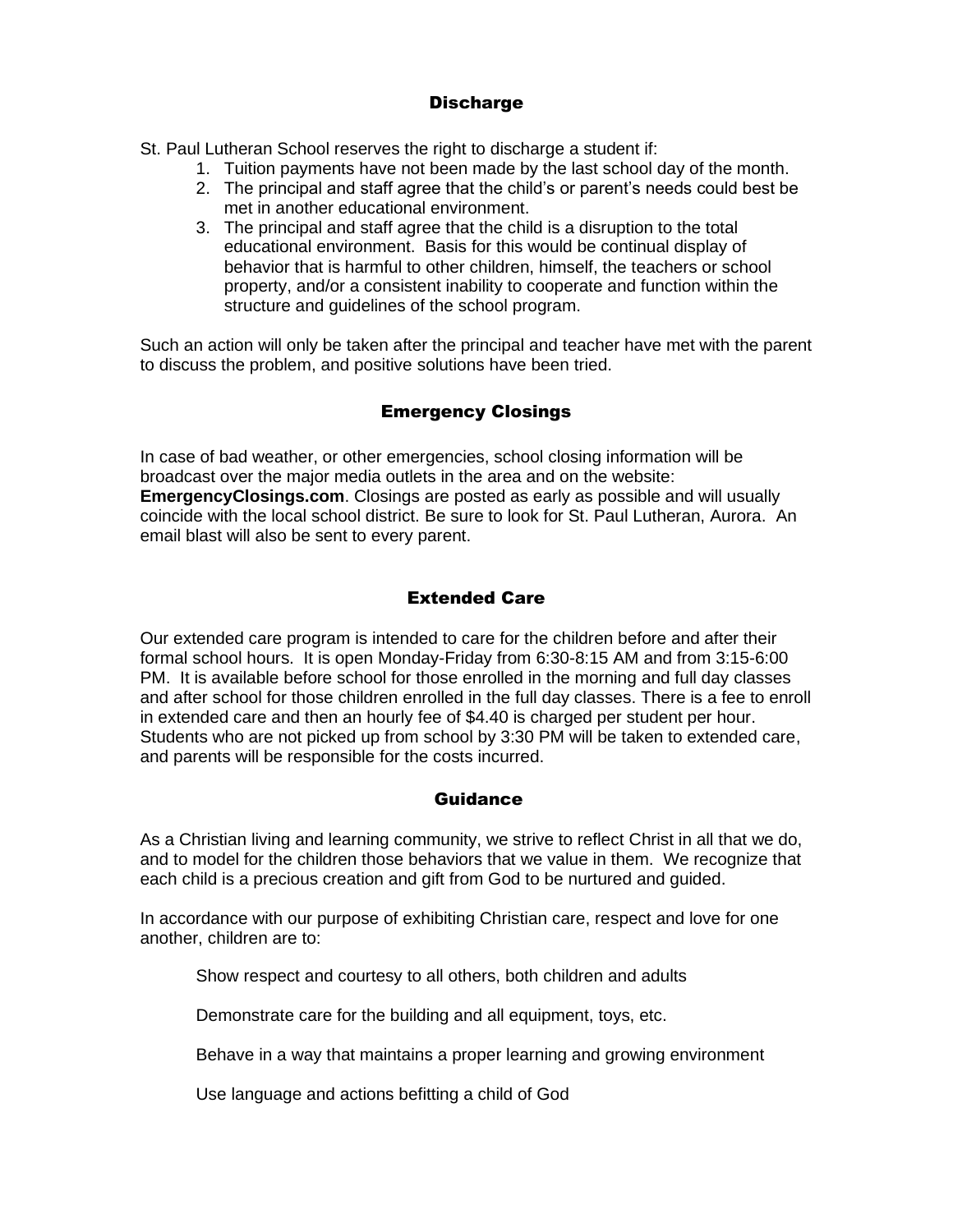Encouraging children to recognize the rules and follow them promotes self-esteem and self-discipline. Children are expected to be able to respond positively to teacher requests and classroom rules. If your child is experiencing any changes or difficulties at home that may result in changes in behavior at school, it is important that you notify your child's teacher. In the same respect, your child's teacher will keep you informed of any concerns or problems occurring at school.

At no time will corporal punishment be used. The positive discipline techniques we use include the following:

Distraction and redirection A quiet, private talk Positive reinforcement for appropriate behavior Teaching by example (role modeling)

An initial (and possible second) warning will be given with the encouragement to exhibit proper behavior and a time-out (a time away from the group to reflect on actions) may result if behavior is not modified.

The teacher may have a conference with the parents to formulate a plan for behavior modification if there continue to be unresolved behavior issues.

#### Health and Safety

Medicine should not need to be administered at school. However, if your child has a condition that may require emergency medication for allergic reactions or asthma, please let the teacher know. It is the parents' responsibility to supply any medication that may be needed. A medication form must be completed and signed by a physician and medication in the original container provided by the parent.

Children will be sent home if, in the opinion of the staff, a child is too ill to remain in school. If your child becomes ill at school, you or your emergency contact will need to pick him/her up as soon as possible.

In order to maximize the learning opportunities for all children, it is important for us to set a standard of expectation of the health of children in our program. It is the policy of St. Paul's early childhood program that children must be free of the following symptoms for a full 24 hours before coming to school:

| Fever above 99.9 | Severe cough      |
|------------------|-------------------|
| Diarrhea         | Severe runny nose |
| Head lice        | Vomiting          |
| Pink eye         |                   |

If any of these symptoms present themselves in your child within the 24 hour period just prior to his/her preschool class, he/she should wait to return to school until completely well. Even though your child may seem to be better, their resistance may still be weak, making them susceptible to catching other illnesses, in addition to passing their illness on to others.

Please call 896-3350 to let us know when your child is ill. We need to know when they will not be in attendance.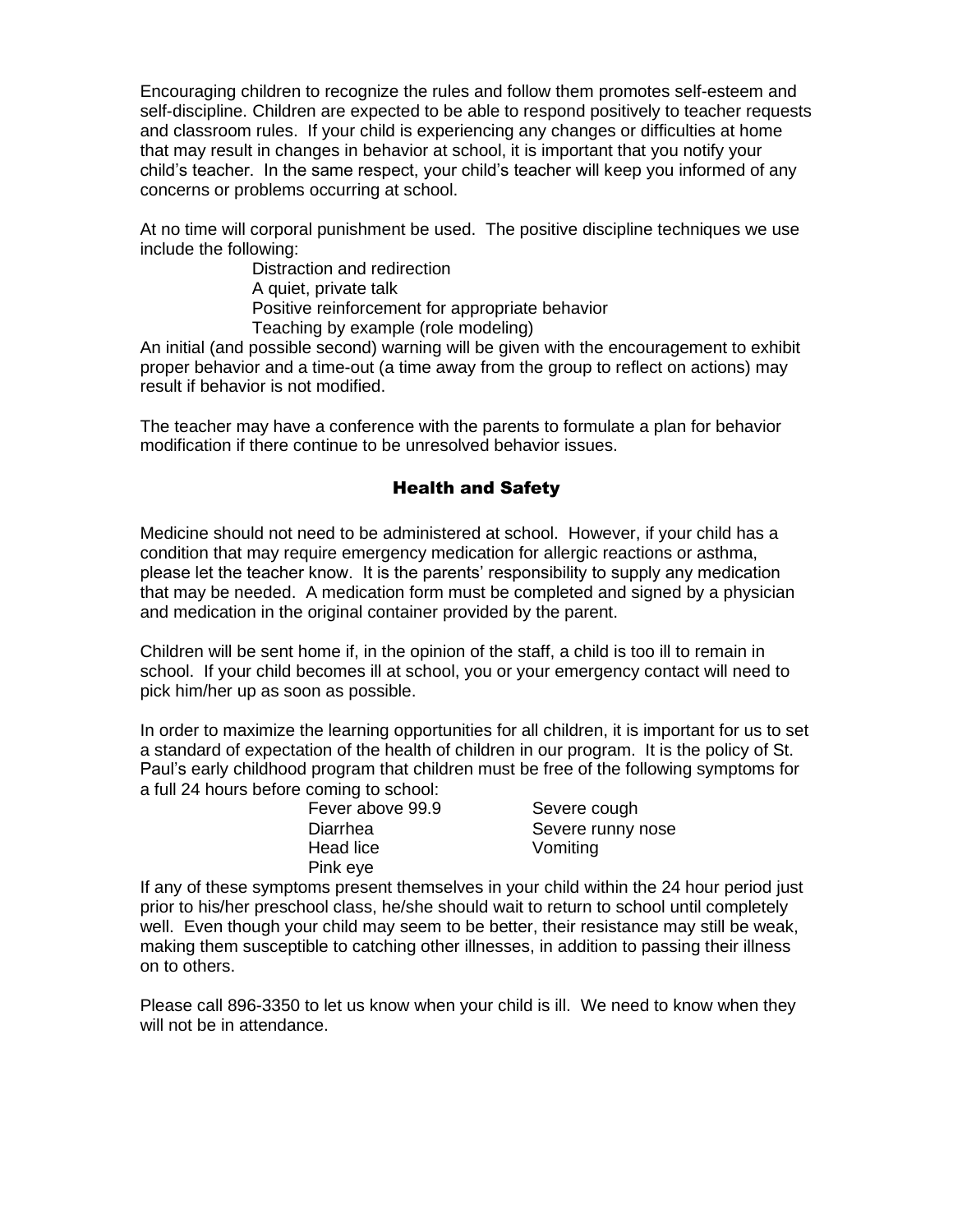Accidents and emergency situations will be handled according to the following procedures:

- 1. Minor accidents or injuries such as bumps, bruises, or cuts that don't require stitches or further medical care will be treated by staff who will offer comfort, wash wounds, and apply necessary bandages. These incidents may be reported in writing to the parents on the day it occurs.
- 2. Parents, guardians, or persons listed on the medical emergency care permission form will be called for accidents requiring further professional medical attention. The person contacted will be asked to pick up the child for further assessment. Examples of such injuries include deep cuts that may require stitches, uncontrollable nosebleeds, large bumps or bruises (particularly to the head), and possible broken bones. An accident report will be completed by a staff member.
- 3. In emergency situations such as fractured bones, unconsciousness, extreme fever, large or deep cuts, allergic reactions and serious head injuries the staff will call for ambulance service and an adult will accompany the child to the hospital. The parent, guardian or emergency care person will be informed immediately.

#### Health Requirements and Screenings

Individual health records are kept for each child and maintained with the assistance of the visiting nurse. These records include immunizations, previous diseases, and current medical status of each pupil. Children entering preschool for the first time are required to have medical exams before the beginning of the school year. Students will be excluded from class if the examinations are not complete by October 15th.

#### Parent Conferences

Parent-teacher conferences will be scheduled in the fall. We will have an opportunity to share your child's progress and address any concerns at that time. The teacher will be happy to answer urgent questions or concerns anytime.

#### Parent Communication

You will receive the school newsletter via email on Fridays and a classroom note each week as a hard copy and an email. Injury "Ouchy reports", incident reports or sad grams will be used as needed.

#### Parent Helpers

Adult family members are welcome to help in the classroom. We understand that families have many outside commitments, so if you are unable to help at school, there will be some "at home helper" needs, classroom parties, and field trip opportunities throughout the year. Any parent wishing to help in the classroom, or be a field trip driver, will need to complete some required paperwork. Depending on the nature of the activity, siblings are discouraged from participating in preschool events, unless specifically invited. In most cases, parents will be expected to supervise other children in the class, and must be available to give their attention to those children in their care.